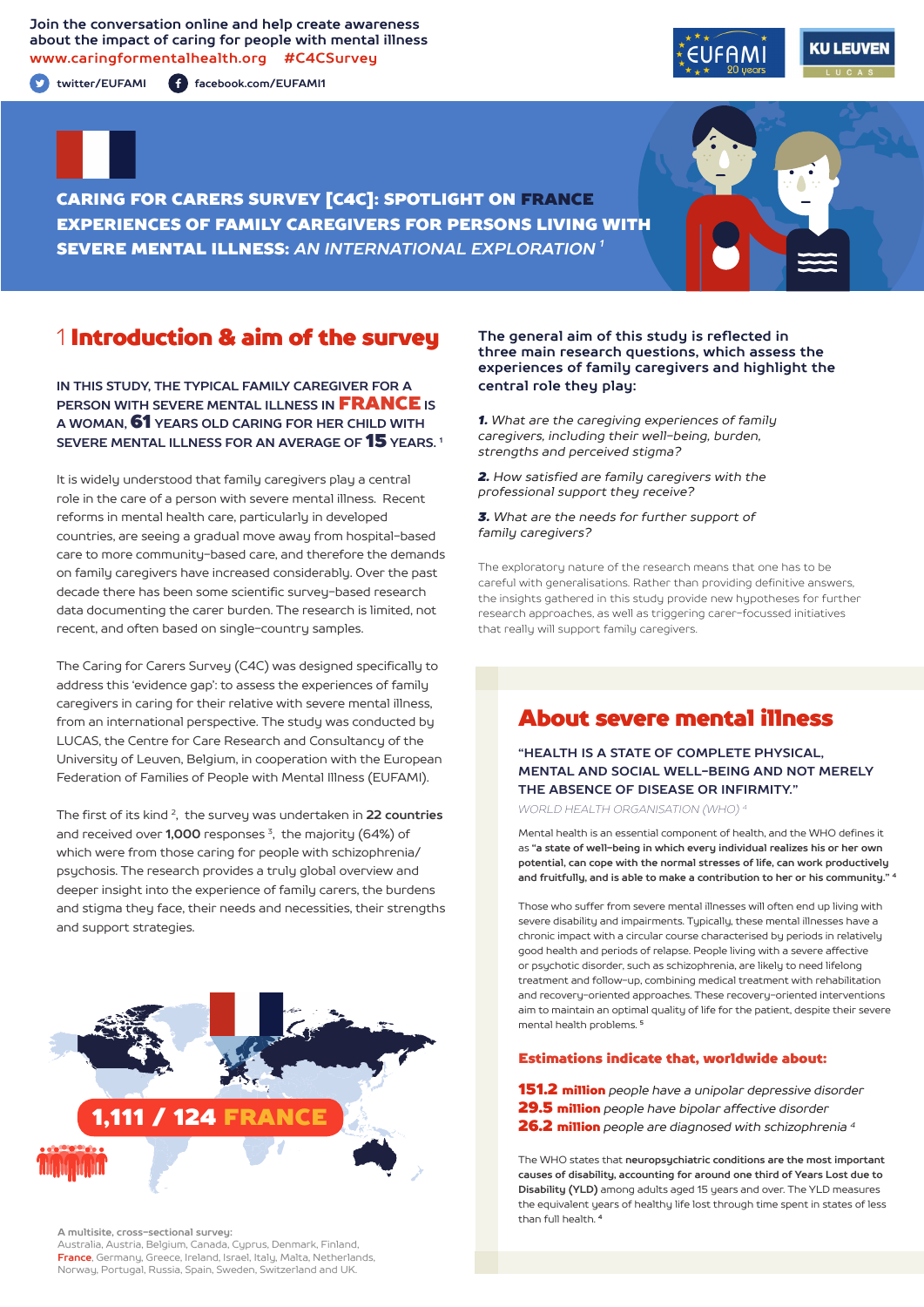# 2 The value of caregivers

"CARERS FOR PEOPLE AFFECTED BY SCHIZOPHRENIA OFTEN FEEL UNDERVALUED. DURING EARLY PSYCHOSIS, INTERVENTIONS AIMED AT THE FAMILY CAN FACILITATE PATIENT IDENTIFICATION, IMPROVE THE EMOTIONAL WELL-BEING OF FAMILY MEMBERS AND SUPPORT CARERS IN THEIR UNQUESTIONABLY IMPORTANT ROLE IN PROMOTING REMISSION AND RECOVERY." *EUFAMI 6*

Traditionally, people living with a severe mental illness require intensive treatment and, in many countries, may **reside in specialised hospitals. However, in between periods of relapse, most people with severe mental illness such as schizophrenia or depression live in the community and are cared for by their relatives.** Thus, both in practice, policy and research, there is growing attention to the needs of family caregivers.

**In practice** - The majority of the family caregivers in **France** who took part in the survey live with the patient or live with them some of the time. However, the report reveals that living with the patient or not does not necessarily reduce the burden of the caregiving role.<sup>1</sup>

### **INTERNATIONALLY,** 4 OUT OF 10 **PEOPLE CARED FOR IN THIS SURVEY LIVE AT HOME WITH THEIR CARER. 1**

### **FROM A GLOBAL PERSPECTIVE, MORE THAN** 3 OUT OF 4 **(76%) WERE CARING FOR THEIR SON OR DAUGHTER, 10% WERE CARING FOR A PARTNER OR SPOUSE AND 7% FOR THEIR BROTHER OR SISTER. 1**

In policu - Mental health policies, especially those in developed countries, are shifting towards more communitybased care. This policy shift is also reflected in the growing importance of patient and family support organisations, such as advocacy groups. The WHO Mental Health Atlas clarifies that family associations are present in 80% of the high-income countries and 39% of the low-income countries. In countries with family associations, 38% of these organisations frequently participate in legislation formation and implementation; about 42% are not routinely consulted and 20% of the family associations are rarely or not consulted. **<sup>4</sup>**

### **INTERNATIONALLY, THE REPRESENTATION OF EUFAMI** AND NATIONAL AND REGIONAL FAMILY MEMBER ORGANISATIONS, **AT POLICY LEVEL, IS** IMPORTANT FOR 90% **OF FAMILY CAREGIVERS. 1**

**FROM A GLOBAL PERSPECTIVE, AROUND 9 IN** 10 FAMILY CAREGIVERS **WANT MORE OPPORTUNITIES TO MEET, AND SHARE KNOWLEDGE AND EXPERIENCES, WITH PROFESSIONAL CARERS (93%), AS WELL AS OTHER FAMILY MEMBERS AND INFORMAL CARERS (90%). 1**

In research - The role of family caregivers has long been recognised. In the early 1950s research focussed on the role of families in the relapse of schizophrenia, examining 'Expressed Emotion' as a core theme. **7** The recent societal trend for reducing in-patient beds in mental health institutions and towards the more rapid discharge of the patient from hospital into the community has re-invigorated research into the role of family caregivers, and this is very much in line with caregiving research in other patient populations.

**FROM A GLOBAL PERSPECTIVE,** TWO THIRDS **OF THE PERSONS CARED FOR BY THE FAMILY CAREGIVER HAVE SCHIZOPHRENIA OR PSYCHOTIC ILLNESS. 1**

**INTERNATIONALLY, MORE THAN** 1 IN 3 **(37%) IS 'QUITE A BIT' OR 'A LOT' CONCERNED ABOUT THE PERSON THEY CARE FOR RELAPSING OR DETERIORATING. 1**

# 3 Study conclusions & French highlights

THE GREATEST NEED OF FAMILY CAREGIVERS LIES IN THE RECOGNITION THAT THEY ARE A FULL PARTNER IN CARE, AND IN THE NEED TO BE LISTENED TO AND TAKEN SERIOUSLY BY PROFESSIONAL CAREGIVERS. <sup>1</sup>

Advances in treatment, economic pressures and policy shifts in mental healthcare, have resulted in family members being increasingly expected to be present, close by and available for caregiving at all times. The findings of the C4C survey reflect this; that caring for a relative with a severe mental illness, like schizophrenia or bipolar affective disorder, involves an enormous commitment.

The high demands place a heavy burden on caregivers and this research confirms that most family caregivers of persons with severe mental illness are confronted with an accumulation of burden on several areas of their lives. Combining the emotional and relationship burden with lack of sleep, feelings of depression and anxiety or experiencing strains in the relationship with the person they care for, together with the social isolation and stigma that these family caregivers are confronted with gives an idea of the chronic stress that family caregivers are exposed to. It is vital therefore that community-based care should not become a euphemism for the single family caregiver carrying the entire burden.

Not surprisingly, 93 percent<sup>1</sup> of the family caregivers participating in the international study express the need for additional support to help with their role as a caregiver with half asking for significant levels of support. Family caregivers know what it is like to live with mental illness through their daily experiences with the patient. They especially worry about the future and what will happen with their ill relative in the long term. These worries need to be taken seriously and further support and information needs to be provided. Whilst information and advice are offered by professional caregivers